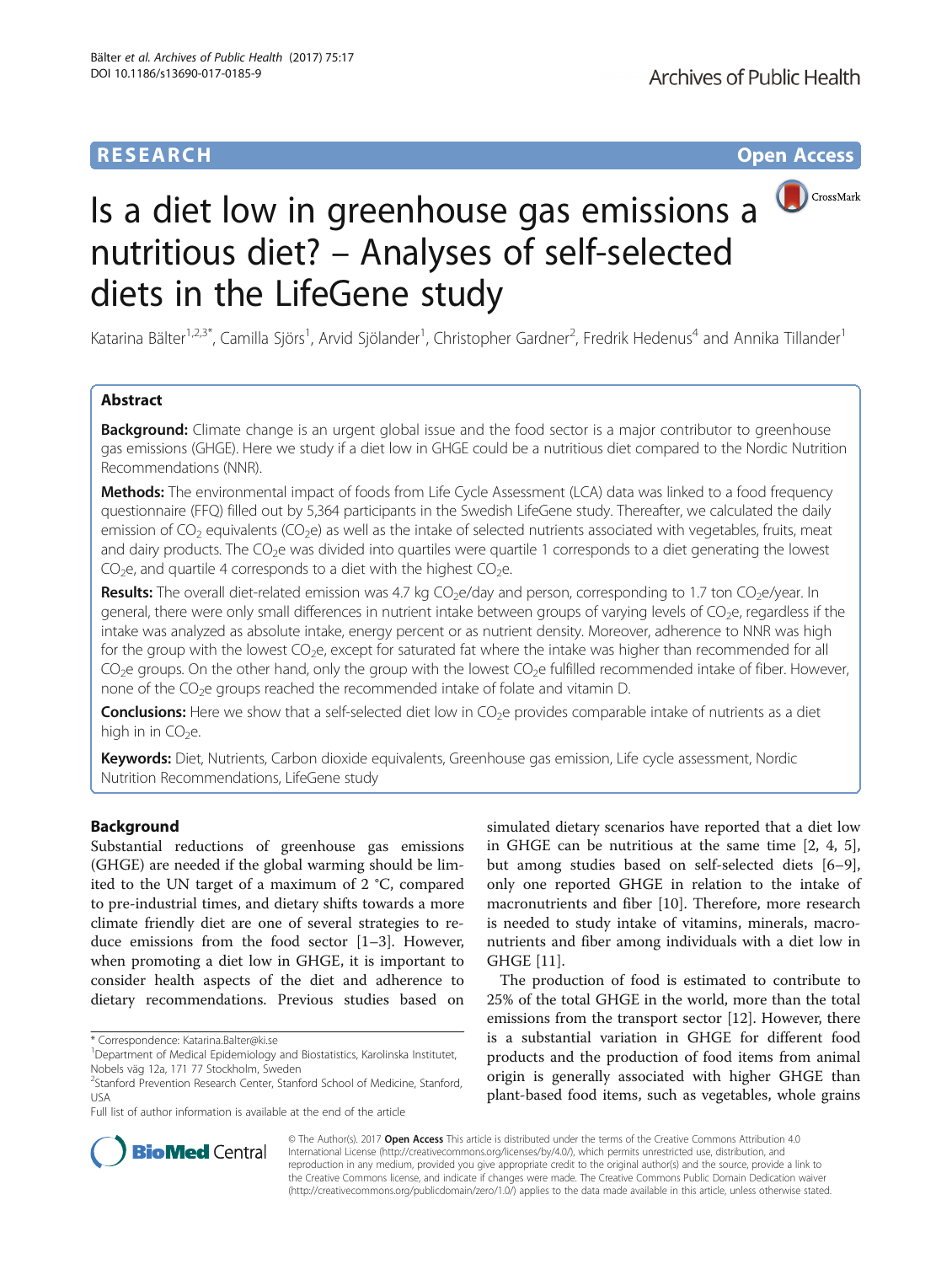and legumes. Particularly, meat from ruminants, such as cattle and sheep, are associated with high emissions due to their less efficient feed-conversion rate and to the methane produced during digestion [\[13, 14\]](#page-8-0). Our collective food choices have significant impact on global GHGE and a dietary shift may significantly impact public health.

Here we estimate diet-related GHGE in the Swedish LifeGene study using a Food Frequency Questionnaire (FFQ) linked to Life Cycle Assessment (LCA) data of carbon footprint for food products representative for Swedish food habits. The overall aim is to investigate if a diet low in GHGE can be a nutritious diet. To the best of our knowledge this is the first Swedish study reporting the intake of several nutrients from a self-selected diet low vs. high in GHGE. Second, it is the first study relating GHGE to the Nordic Nutritional Recommendations (NNR) [[15\]](#page-8-0) on an individual level for nutrients associated with meat, dairy, fruits and vegetables.

## Methods

The LifeGene study is a prospective Swedish cohort study aiming at combining advances in modern biotechnology with information on individual's health and lifestyle [[16](#page-8-0)]. The target enrollment in LifeGene is 300,000 Swedes, with the projected follow up of 20 years [[17\]](#page-8-0). The present study is based on the pilot phase of the LifeGene study, which was launched in Stockholm in October 2009, followed by Umeå in November and Alingsås in January 2010, and invitations were sent out until March 31, 2010. In total, 42,700 women and men age 18–45 years old were randomly selected through the national population registry and invited to the study. An invitation letter with personal login information was sent out, including up to three reminders. After the study participants agreed to participate and left consent on the LifeGene web page, they were asked to respond to a comprehensive interactive web questionnaire at home, including questions on lifestyle factors, self-care, women's/men's health, living habits, health history, injuries, asthma and allergy, mental health, home and work. Thereafter, an appointment at one of the test centers was made for in-person testing. 7,818 filled out part of, or the whole questionnaire, and 6,633 visited the test center. The Research Ethics Review Board at Karolinska Institutet approved the present study.

## Dietary assessment method

Diet was assessed using the interactive web-and meal based FFQ called Meal-Q, described in detail elsewhere [[18, 19\]](#page-8-0). Meal-Q assesses habitual dietary intake during the previous months and includes 102–174 food items, dishes, and beverages, depending on the number of follow-up questions, as well as questions about supplement use, meal patterns, and eating behavior. Participants were instructed to choose among predefined food items and intake frequencies and report on all items that were consumed at least once a month. Five photos of different portion sizes were included for 1) rice, potatoes and pasta, 2) meat, chicken, fish and vegetarian substitutes and 3) vegetables (raw or cooked) and used to calculate portion sizes for cooked dishes and vegetables whereas a standard portion sizes were used for all other food items. A program tailored for Meal-Q called NutriCalc was used to link dietary data to the national food composition table from the Swedish National Food Agency [\[20\]](#page-8-0) to generate the daily intake of energy and nutrient per person. Meal-Q has been validated using 7-day weighed food records with regards to nutrients and energy as well as doubly labeled water with regards to energy, demonstrating good validity and reproducibility [[18](#page-8-0), [19\]](#page-8-0).

## Diet-related GHGE

We identified published LCA data for 65 food items and food groups representative of typical food consumption in Sweden described in detailed elsewhere and about half of the LCA data came from the same source [[21\]](#page-8-0). These 65 food items and groups matched the food items/questions in Meal-Q, for example, we asked for 3 kinds of bread in Meal-Q (white, whole grain and crisp, respectively), but applied the same LCA data for all 3 kinds of bread. Assessment of the combined impact of different greenhouse gases was achieved using Global Warming Potential (GWP) with a 100 years perspective expressed as kg carbon dioxide equivalents  $(CO<sub>2</sub>e)$  per kg of food product. The GWP used to calculate the  $CO<sub>2</sub>e$  was 1 for carbon dioxide, 34 for methane and 296 for nitrous oxide [[22\]](#page-8-0).

The GHGE include emissions from agriculture and its inputs, food processing, distribution and retailing [\[21](#page-8-0)]. If LCA studies did not include emissions from distribution and retailing, emission were imputed by adding emissions linked to retail, transportation and packaging using Swedish data [[21](#page-8-0)]. Emissions after the retail phase were not included, such as transports to the household, storing and cooking, as well as from waste management.

Portion sizes in Meal-Q were based on food ready to be eaten and therefore we recalculated LCA data for uncooked food to  $CO<sub>2</sub>e$  per kg cooked food when needed, considering both hydration, i.e. cooking of rice, and dehydration, i.e. cooking of meat [[21](#page-8-0)]. In addition, we adjusted for unavoidable food losses (i.e. shell and bone) using data from the Swedish food composition database [[20\]](#page-8-0) and avoidable food waste both before and after food preparation using data from the British Waste and Resources Action Programme [[23](#page-8-0)] and a FAO report [\[24](#page-8-0)].

 $CO<sub>2</sub>e$  for mixed dishes was based on up to three main food products or groups and weighed using standard recipes from the Swedish food composition database [[20\]](#page-8-0), for example, lasagna was based on weighted LCA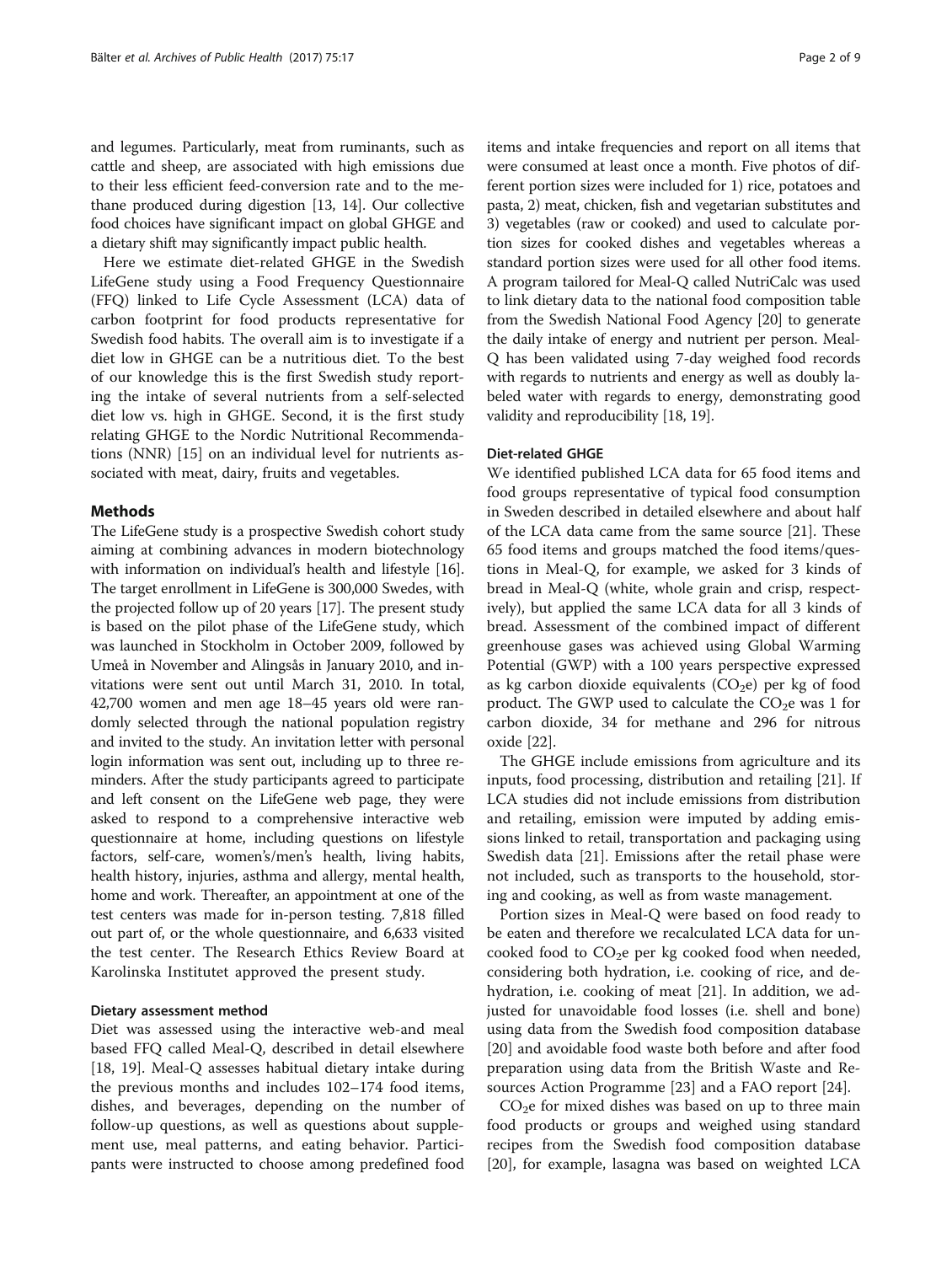<span id="page-2-0"></span>data from ground meat, milk and tomato, respectively. Thereafter, data on  $CO<sub>2</sub>e$  per kg food item were linked to all food items in Meal-Q by the NutriCalc program to calculate daily  $CO<sub>2</sub>e$  per person. The assessment of  $CO<sub>2</sub>e$  by Meal-Q was validated using 7-day weighed food records and the Spearman correlation coefficient between  $CO<sub>2</sub>e$ from Meal-Q and the 7-day weighed food records were  $r = 0.70$  (95% CI 0.61-0.77), whereas 90% were categorized into the same/adjacent quartile in crossclassification analyses [\[21\]](#page-8-0). The intraclass correlation coefficient for the reproducibility of Meal-Q was 0.81(95% CI 0.73–0.87), and 94% were categorized into the same/adjacent quartile in cross-classification analyses [[21](#page-8-0)].

## Nordic nutritional recommendations (NNR)

The main goal for the NNR is to set guidelines to promote good health and to prevent major chronic diseases in the population in the Nordic countries [\[15](#page-8-0)]. The NNR includes recommendations regarding intake of nutrients; total energy intake, intake of macronutrients as a percentage of total energy intake, intake of fiber and salt, as well as recommended daily intake of vitamins and minerals. Selected recommendations of relevance for the present study are described in Table 1.

## Test centers

The in-person clinical testing included measurements of weight, height, waist, hip and chest circumference, bioimpedance, heart rate and blood pressure along with audiometry and spirometer. Blood and urine samples were taken for analyses and biobanking.

## Statistical analysis

Participants with energy intake less than 3,300 or more than 21,000 kJ were excluded  $(n = 212)$ . The purpose of the cut-off is to exclude participants with implausibly high or low total calorie intake, thus, improving the quality of the data that is being analyzed. Quartiles were used to split  $CO<sub>2</sub>e$  into four groups, both for crude values and energy adjusted values using the residual method [[25](#page-8-0)] and quartile 1 corresponds to the group with the lowest  $CO<sub>2</sub>e$ , and quartile 4 to the group with the highest  $CO<sub>2</sub>e$ . Median and interquartile range  $(25<sup>th</sup> - 75<sup>th</sup>$  percentile) of the nutrient intake divided by  $CO<sub>2</sub>e$  groups was calculated and the difference tested with Kruskal-Wallis test. To show the distribution within the energy adjusted  $CO<sub>2</sub>e$  groups, the nutrients are presented as boxplots in Figs. [2](#page-5-0) and [3.](#page-6-0) The notch corresponds to the median, the edges of the box correspond to the first quartile  $(q_1)$  and third quartile  $(q_3)$ . The vertical lines at the end of the dotted line are the lower and upper adjacent value (LAV and UAV) here calculated as follows: LAV = smallest value which is  $\geq q_1-4$ *IOR*; UAV = largest value which is  $\leq q_3 + 4$  *IOR*, where IQR is the interquartile range ( $IOR = q_3 - q_1$ ). Due to large

| Table 1 Description of the recommendations in the Nordic |  |  |  |  |
|----------------------------------------------------------|--|--|--|--|
| Nutrition Recommendations (NNR) from 2012                |  |  |  |  |

|                                       | Recommended<br>intake <sup>a</sup> |           | Goal for menu<br>planning <sup>b</sup> |  |
|---------------------------------------|------------------------------------|-----------|----------------------------------------|--|
|                                       | Women                              | Men       | Nutrient/MJ                            |  |
| Energy (kJ) <sup>c</sup>              | 8,500                              | 11,000    |                                        |  |
| Protein (E%) <sup>d</sup>             | $10 - 20$                          | $10 - 20$ |                                        |  |
| Carbohydrates (E%) <sup>d</sup>       | $45 - 60$                          | $45 - 60$ |                                        |  |
| Fat (E%) <sup>d</sup>                 | $25 - 40$                          | $25 - 40$ |                                        |  |
| Saturated fat (E%) <sup>d</sup>       | < 10                               | < 10      |                                        |  |
| Monounsaturated fat (E%) <sup>d</sup> | $10 - 20$                          | $10 - 20$ |                                        |  |
| Polyunsaturated fat (E%) <sup>d</sup> | $5 - 10$                           | $5 - 10$  |                                        |  |
| β-carotene (μg) <sup>e</sup>          |                                    |           |                                        |  |
| Vitamin C (mg)                        | 75                                 | 75        | 8                                      |  |
| Folate (µg)                           | 300/400 <sup>f</sup>               | 300       | 45                                     |  |
| Fiber (g)                             | $25 - 35$                          | $25 - 35$ | 3                                      |  |
| Vitamin B12 (µg)                      | 2.0                                | 2.0       | 0.2                                    |  |
| Iron (mg)                             | $9/15^9$                           | 9         | 1.6                                    |  |
| Zinc (mg)                             | 7                                  | 9         | 1.1                                    |  |
| Vitamin D (µg)                        | 10                                 | 10        | 1.3                                    |  |
| Retinol (µg) <sup>e</sup>             |                                    |           |                                        |  |
| Retinol equivalents (RE) <sup>h</sup> | 700                                | 900       | 80                                     |  |
| Calcium (mg)                          | 800                                | 800       | 100                                    |  |

<sup>a</sup> Recommended intake for women and men age 18–60 years  $\frac{b}{c}$  calculation  $\frac{c}{c}$ 

<sup>b</sup>Goals for menu planning expressed as nutrients/MJ for age 6-65 taking into account sub-groups with the highest nutrient requirements in the population c Reference values for a person age 31–60 with a BMI of 23 with sedentary work

<sup>d</sup>Not including energy from alcohol. 1 gram of fat = 37 kJ, 1 gram of protein = 17 kJ, 1 gram of carbohydrate =  $17$  kJ

e No value determined

f Women in child-bearing age

<sup>g</sup>Menstruating women

<sup>h</sup>1 Retinol equivalents (RE) = 1 μg retinol = 12 μg β-carotene

sample size we chosen 4 instead of commonly used 1.5 to highlight extreme observations to make more distinguishable graphs. The extreme observations, values below the LAV or above UAV, are marked as circles. All analyses were performed in the statistical software STATA version 13.1. Significance level was set to  $\alpha$  = 0.05.

## Results

In total, 5,576 participants filled out the section about diet in the questionnaire, of which 5,364 also visited the test center. Table [2](#page-3-0) shows the characteristics of the study participants. The majority of participants had a normal BMI of  $\langle 25 \text{ kg/m}^2$ , had more than a high school education and the overall median age was 32 years. The crude median diet-related emission was 4.7 kg  $CO<sub>2</sub>e/day$  and person, corresponding to 1.7 ton  $CO<sub>2</sub>e/year$ , and the median emissions were lower for women, 4.4 kg  $CO<sub>2</sub>e/day$ and person, than for men, 5.3 kg  $CO<sub>2</sub>e/day$ . 23% and 22% of the women and men, respectably, reported using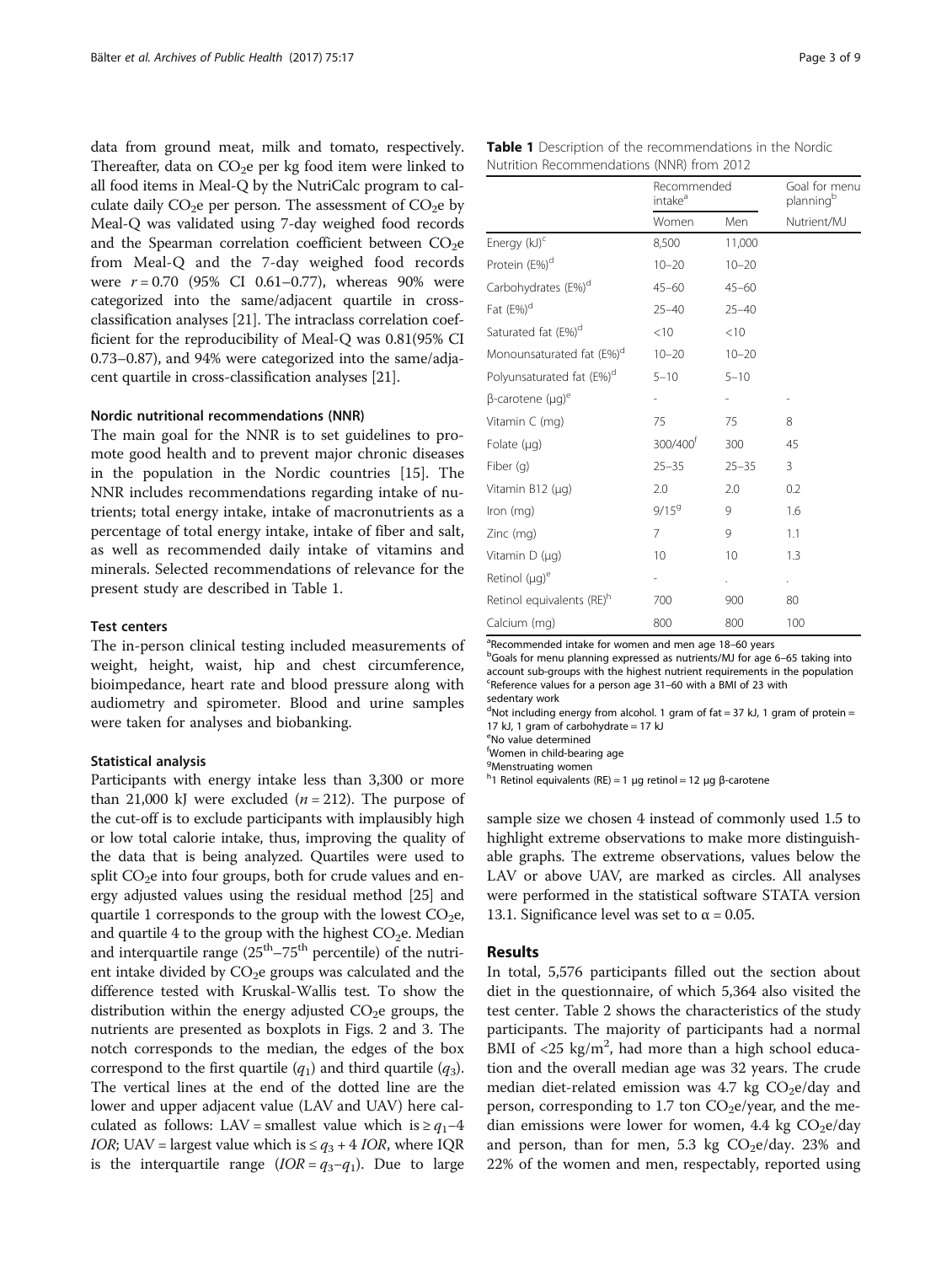| Characteristics                                        | Women<br>$(n = 3,239)$ |       | Men<br>$(n = 2, 125)$ |       | All<br>$(n = 5,364)$ |       |
|--------------------------------------------------------|------------------------|-------|-----------------------|-------|----------------------|-------|
|                                                        |                        |       |                       |       |                      |       |
|                                                        | Median                 | (IQR) | Median                | (IQR) | Median               | (IQR) |
| CO <sub>2</sub> e (kg/d)                               | 4.4                    | 2.0   | 5.3                   | 2.3   | 4.7                  | 2.2   |
| Age (years)                                            | 32                     | 14    | 34                    | 12    | 32                   | 12    |
| BMI ( $kg/m2$ )                                        | 22.9                   | 4.2   | 24.8                  | 4.1   | 23.7                 | 4.5   |
| Servings of beef/day <sup>a</sup>                      | 0.3                    | 0.3   | 0.5                   | 0.3   | 0.3                  | 0.3   |
| Servings of meat/dayb                                  | 0.9                    | 0.5   | 1.0                   | 0.5   | 1.0                  | 0.6   |
| Servings of dairy products/day <sup>c</sup>            | 1.1                    | 1.2   | 1.2                   | 1.5   | 1.1                  | 1.4   |
| Servings of dairy products and dishes/day <sup>d</sup> | 1.2                    | 1.2   | 1.3                   | 1.5   | 1.2                  | 1.4   |
|                                                        | $\mathsf{N}$           | %     | $\mathsf{n}$          | %     | $\mathsf{n}$         | %     |
| Education (years) <sup>e</sup>                         |                        |       |                       |       |                      |       |
| $< 9$                                                  | 44                     | 1.4   | 39                    | 1.9   | 83                   | 1.6   |
| $9 - 12$                                               | 757                    | 23.5  | 614                   | 29.2  | 1,371                | 25.8  |
| >12                                                    | 2,134                  | 66.3  | 1,286                 | 61.2  | 3,420                | 64.3  |
| Other                                                  | 283                    | 8.8   | 162                   | 7.7   | 445                  | 8.4   |
| Tobacco users <sup>t</sup>                             | 422                    | 13.2  | 455                   | 21.8  | 877                  | 16.6  |
| Supplement use <sup>9</sup>                            | 757                    | 23.5  | 463                   | 21.9  | 1,220                | 22,9  |

<span id="page-3-0"></span>Table 2 Characteristics of the participants in the Swedish LifeGene study in 2009–10

<sup>a</sup>Beef, hamburgers and ground meat dishes

<sup>b</sup>Beef, hamburgers, ground meat dishes, pork, bacon, lamb, game, offal, chicken

<sup>c</sup>Milk, yoghurt, hot cocoa, cheese (hard and soft), ice cream

dMilk, yoghurt, hot cocoa, cheese (hard and soft), ice cream, pancake, pizza

e<br>Percentages are averaged why their sum may exceed or not reach 100% f Current smoking and/or snuff use

g Users of multivitamin and mineral supplement

multivitamin and/or mineral supplements. The consumption of beef (including ground meat and hamburgers) was 0.3 servings per day for women and 0.5 for men which correspond to 2.1 and 3.5 servings per week, respectively, whereas the consumption of all types of meat was 0.9 and 1.0 per day or 6.3 and 7 servings per week for women and men, respectively. Additional data on nutrient intake is shown in Additional file [1](#page-7-0): Table S1.

The distribution of crude daily  $CO<sub>2</sub>e$  by age and gen-der is shown in Fig. [1](#page-4-0). The median  $CO<sub>2</sub>e$  was lower in women than in men, and increased with age for both women and men. The lower  $CO<sub>2</sub>e$  in women compared to men is an effect of lower general intake of energy in women as well as gender differences in what type of food they eat (i.e. higher meat intake in men). Therefore, to take into account differences in energy intake, we present the median and interquartile range (IQR) of absolute nutrient intake according to quartiles of energy adjusted  $CO<sub>2</sub>e$  in Table [3.](#page-4-0) The intake of nutrients mainly coming from plant-based foods, such as β-carotene, carbohydrates, polyunsaturated fat, and fiber, were higher in the group with the lowest  $CO<sub>2</sub>e$  compared to the group with highest  $CO<sub>2</sub>e$ , except for the intake of monounsaturated fat, vitamin C and folate that was higher in the highest  $CO<sub>2</sub>e$  group. Nutrients serving as markers for intake of meat and dairy, such as vitamin  $B_{12}$ , zinc,

vitamin D, retinol equivalents, calcium, fat, saturated total fat, and protein, were generally higher in the highest  $CO<sub>2</sub>e$  group, compared to the lowest  $CO<sub>2</sub>e$ group, whereas there were only small differences regarding the iron intake between  $CO<sub>2</sub>e$  groups. The overall result did not change when  $CO<sub>2</sub>e$  was divided into three groups, i.e. tertiles as well as five groups i.e. quintiles, see Additional file [2](#page-7-0): Table S2 and Additional file [3](#page-7-0): Table S3.

Figure [2](#page-5-0) show the percentage of energy coming from fat, protein, carbohydrates, saturated fat, monounsaturated fat, and polyunsaturated fat, respectively, by quartiles of increasing levels of diet-related  $CO<sub>2</sub>e$ . Overall, there were small differences between quartiles of  $CO<sub>2</sub>e$ and the energy percent for the different macronutrients were in line with recommended intake according to NNR described in Table [1](#page-2-0), except for saturated fat which was higher than recommended for all  $CO<sub>2</sub>e$  groups.

Figure [3](#page-6-0) shows the nutrient density (nutrient/MJ) by quartiles of increasing levels of diet-related  $CO<sub>2</sub>e$ . Hundred percent corresponds to goals for menu planning according to the NNR. Again, there were small differences for vitamins, minerals and fiber between quartiles of  $CO<sub>2</sub>e$ , except for vitamin  $B<sub>12</sub>$ , where all groups substantially exceeded the recommended intake of  $B_{12}$ . In contrast, none of the groups reached the recommended intake of folate and vitamin D.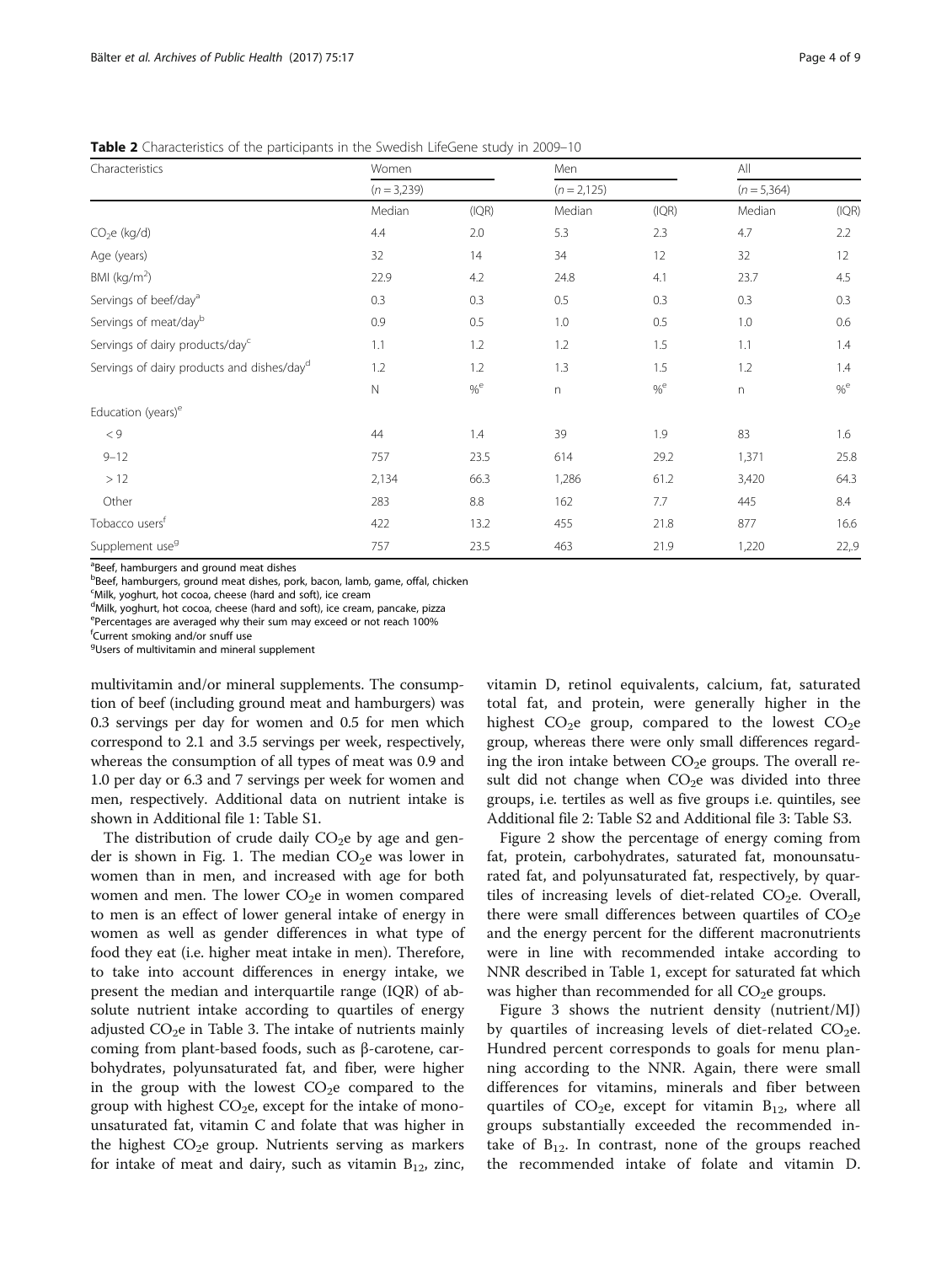<span id="page-4-0"></span>

|  | Table 3 Median nutrient intake according to daily diet-related greenhouse gas emissions in the LifeGene study, 2009-10, Sweden |
|--|--------------------------------------------------------------------------------------------------------------------------------|
|  |                                                                                                                                |

|                                | kg CO <sub>2</sub> e/d |               |               |                 |                         |  |  |
|--------------------------------|------------------------|---------------|---------------|-----------------|-------------------------|--|--|
| <b>Nutrients</b>               | $0.2 - 54.1$           | $4.1 - 4.8$   | $4.8 - 5.7$   | $5.7 - 10.9$    | $P$ -value <sup>1</sup> |  |  |
|                                | Median (IQR)           | Median (IQR)  | Median (IQR)  | Median (IQR)    |                         |  |  |
| Energy (kJ/d)                  | 8432 (4064)            | 7396 (2995)   | 8086 (3081)   | 8700 (3413)     | < 0.00                  |  |  |
| Protein (q/d)                  | 71.1 (35.8)            | 72.3 (28.2)   | 76.8 (30.6)   | 87.6 (34.9)     | < 0.00                  |  |  |
| Carbohydrates (g/d)            | 243.1 (125.2)          | 215.0 (95.6)  | 215.9 (97.6)  | 219.1 (102.2)   | < 0.00                  |  |  |
| Fat $(q/d)$                    | 64.8 (37.3)            | 62.6 (27.9)   | 65.1(28.8)    | 70.5 (32.5)     | < 0.00                  |  |  |
| Saturated fat (g/d)            | 24.0 (14.9)            | 23.5 (11.6)   | 24.7 (12.6)   | 27.2 (13.1)     | < 0.00                  |  |  |
| Monounsaturated fat (g/d)      | 23.9 (13.4)            | 23.1 (10.5)   | 24.1 (11.2)   | 26.1(12.1)      | < 0.00                  |  |  |
| Polyunsaturated fat (g/d)      | 11.3(7.3)              | 10.4(5.6)     | 10.6(5.7)     | 10.7(5.6)       | < 0.00                  |  |  |
| $\beta$ -carotene ( $\mu$ g/d) | 2,514 (2,766)          | 2,317 (2,350) | 2,445 (2,440) | 2,481 (2,326)   | 0.07                    |  |  |
| Vitamin C (mg/d)               | 92.0 (71.2)            | 95.5 (66.9)   | 99.3 (71.3)   | 103.9 (75.6)    | < 0.00                  |  |  |
| Folate $(\mu q/d)^2$           | 296.4 (192.2)          | 287.5 (143.5) | 291.3 (140.1) | 302. 3 (146.8)  | < 0.00                  |  |  |
| Fiber (g/d)                    | 24.8 (18.0)            | 22.2(13.2)    | 21.7(11.6)    | 21.1(11.5)      | < 0.00                  |  |  |
| Vitamin B12 (µg/d)             | 3.7(2.6)               | 4.3(2.2)      | 4.8(2.3)      | 5.8(2.9)        | < 0.00                  |  |  |
| Iron $(mg/d)^3$                | 13.4(8.3)              | 12.5(6.4)     | 12.9(6.1)     | 13.6 (6.2)      | < 0.00                  |  |  |
| Zinc (mg/d)                    | 9.7(5.2)               | 9.7(4.0)      | 10.3(4.2)     | 11.7(4.6)       | < 0.00                  |  |  |
| Vitamin $D(\mu q/d)$           | 4.8(3.7)               | 5.4(3.2)      | 5.9(3.1)      | 7.0(3.8)        | < 0.00                  |  |  |
| Retinol (µg/d)                 | 364.8 (310.3)          | 388.2 (270.9) | 423.8 (254.6) | 464.7 (303.2)   | < 0.00                  |  |  |
| Retinol equivalents (RE/d)     | 674.4 (450.1)          | 652.5 (392.5) | 685.2 (386.8) | 724.3 (426.5)   | < 0.00                  |  |  |
| Calcium (mg/d)                 | 816.4 (511.3)          | 849.6 (443.4) | 947.4 (457.9) | 1,055.5 (574.0) | < 0.00                  |  |  |

Median and interquartile range (IQR) of nutrient intake according daily diet-related greenhouse gas emissions (CO2e) adjusted for total energy intake among 5,364 men and women in the LifeGene study

<sup>1</sup>Kruskal-Wallis p-values

<sup>2</sup> For women only: the intake of folate was 301.7, 295.4, 297.4, 310.8 µg/d for varying levels of kg CO<sub>2</sub>e/d<br><sup>3</sup> For women only: the intake of iron was 13.1, 12.5, 12.5, 13.2 mg/d for varying levels of kg CO<sub>-8</sub>/d

<sup>3</sup>For women only: the intake of iron was 13.1, 12.5, 12.5, 13.2 mg/d for varying levels of kg CO<sub>2</sub>e/d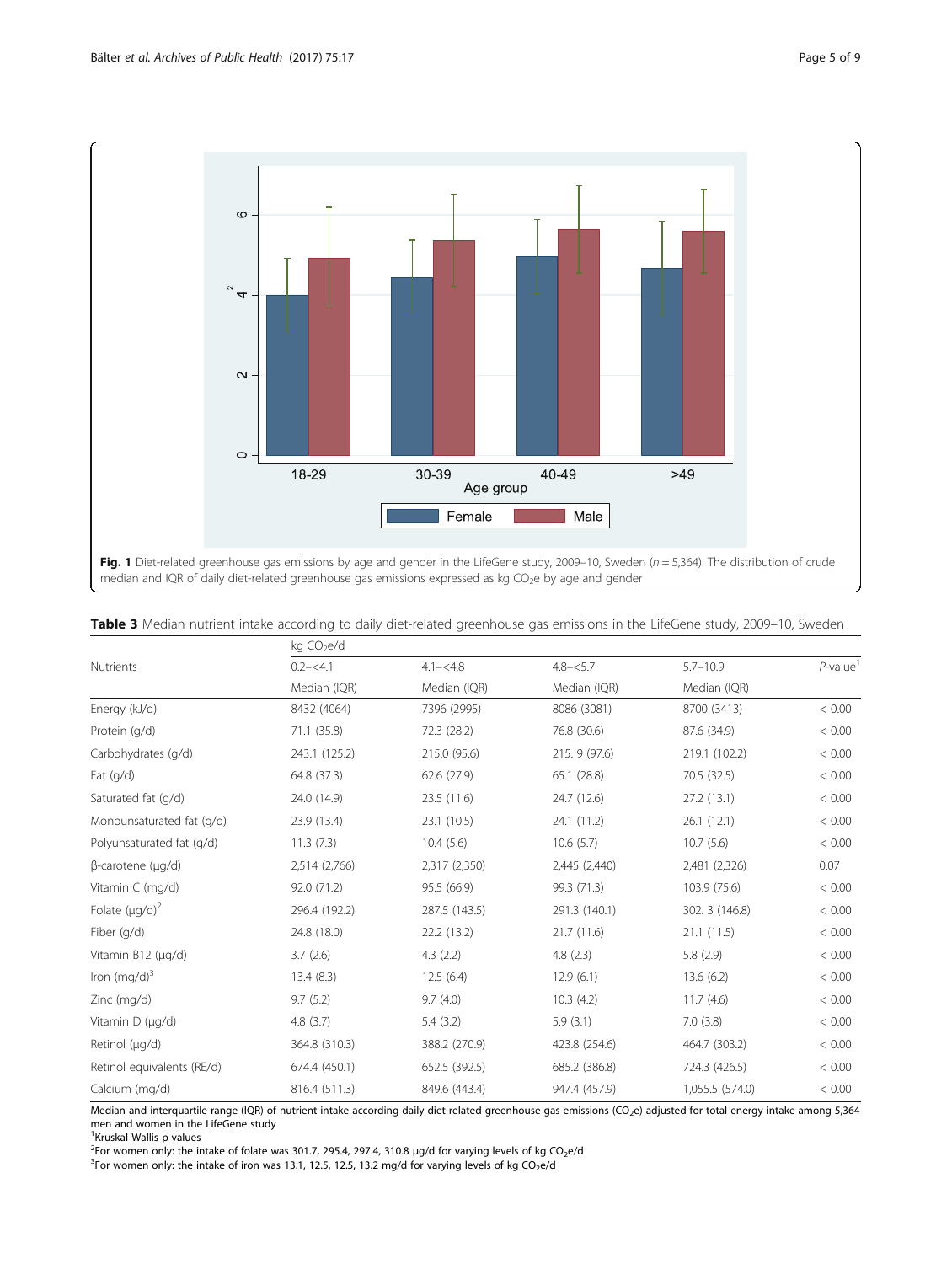<span id="page-5-0"></span>

Moreover, for fiber, only the group with the lowest  $CO<sub>2</sub>e$  reached recommended intake.

## **Discussion**

The group with the lowest  $CO<sub>2</sub>e$  emissions had adequate intake of most nutrients, and the intake was comparable with the nutrient intake among people in the highest  $CO<sub>2</sub>e$  emissions, suggesting that a diet low in GHGE can be nutritious at the same time. Although the intake of some important nutrients increased with increasing emissions in our study, there were only small differences between groups with varying  $CO<sub>2</sub>e$  levels and the effect was less pronounced compared to a study by Vieux et al 2013 where an indicator of good nutritional quality dietary was significantly higher for a diet high in GHGE compared to a diet low in GHGE [\[9](#page-8-0)].

Compared to the NNR [\[15\]](#page-8-0), the median intake of micronutrients was generally near or above the recommended intakes when analyzed as nutrient density in all  $CO<sub>2</sub>e$  groups in the present study. The trend was similar

for energy percent of macronutrients, where the intake was within recommended levels, except for saturated fat which was higher than recommended. In general, all CO2e groups fulfilled the recommended intake of iron, B12, zinc, retinol equivalents, nutrients mainly found in animal products. Highest intake of B12 and zinc were found in the group with the highest  $CO<sub>2</sub>e$ , whereas there were no differences for iron and retinol equivalents. However, the intake of folate did not reach the recommended level for women in reproductive age, which is a majority of the females in this study. Nor did any of the groups have enough intake of vitamin D, a common problem in the general population in Sweden.

This study has several strengths and limitations that should be considered. A main strength is the use of individually assessed dietary information from a large population-based study, which allows for analyses of individual variability in  $CO<sub>2</sub>e$ , whereas many studies in this area rely on simulated dietary scenarios, such as comparisons between meals, dietary patterns or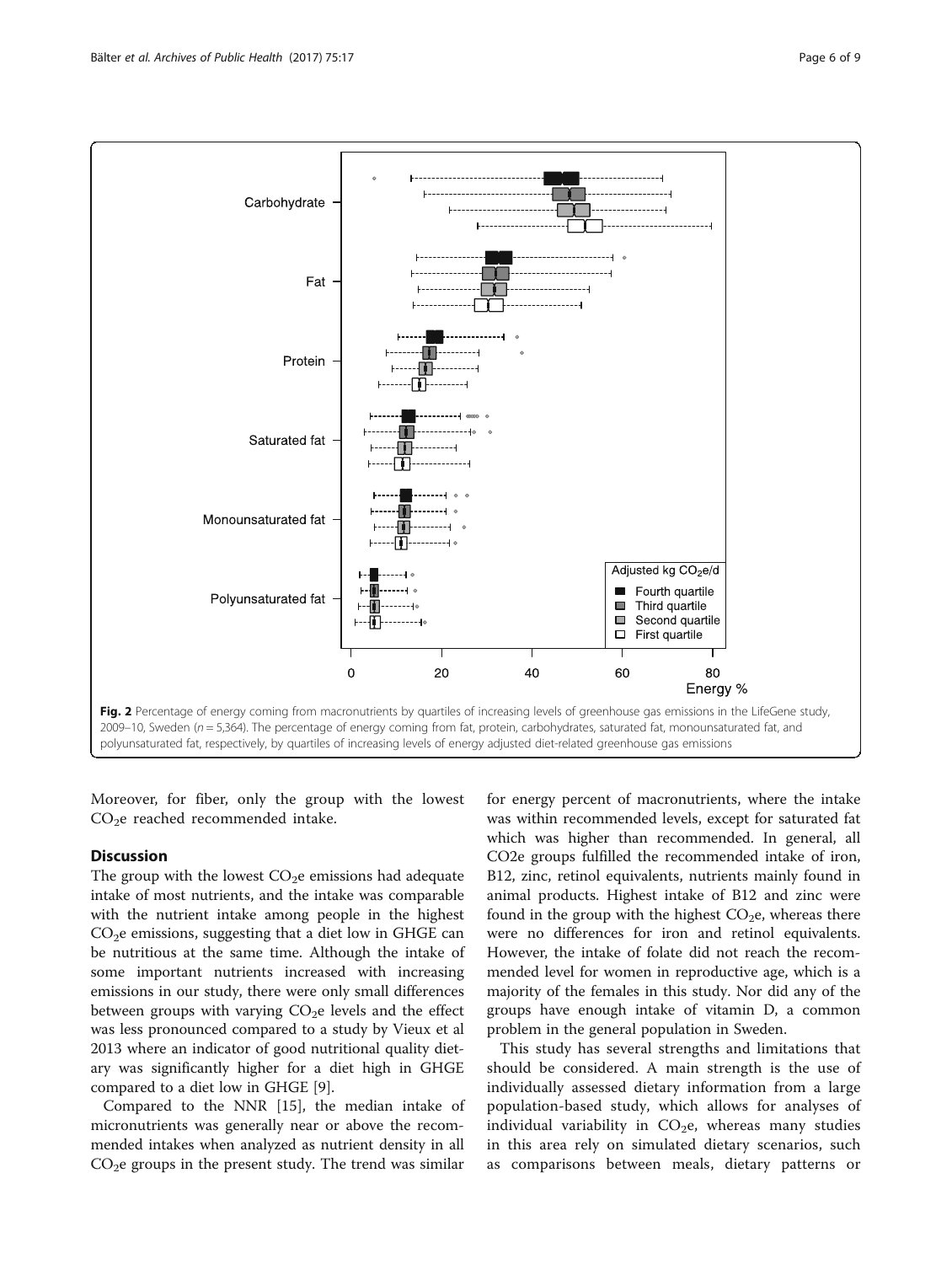<span id="page-6-0"></span>

national consumption statistics [\[4](#page-7-0), [26, 27\]](#page-8-0). Also, the magnitude of the  $CO<sub>2</sub>e$  reported in this study is comparable to Bryngelsson et al 2016 [\[1\]](#page-7-0), where similar LCA data were linked to consumption data based on national statistics from Sweden. Moreover, the daily emissions of  $CO<sub>2</sub>e$  was comparable to other studies based on individually assessed dietary intake using FFQ [[6](#page-7-0)–[8](#page-8-0)]. The dietary assessment method that was used, Meal-Q, was developed and validated by us for the LifeGene study [[18](#page-8-0), [19\]](#page-8-0), and showed strong validity and reproducibility [[21](#page-8-0)]. A limited number of studies have analyzed  $CO<sub>2</sub>e$  from self-selected diets assessed in surveys or cohort studies [[6](#page-7-0)–[9](#page-8-0)], but to our knowledge, this is the first study based on a Swedish population. Also, this is the first observational study looking at the relation between  $CO<sub>2</sub>e$ , and adherence to NNR with regards to individual nutrients. This study therefore contributes with substantial new knowledge about a diet low in GHGE based on a self-selected diet.

Differences in assumptions and methodologies between LCA studies, such as allocations and system boundaries, make comparisons between studies

complicated. Product specific variations, such as use of fuel for transports, fodder for the animals, electricity mix etc. have impacts on emissions linked to each product. Moreover, the functional unit may differ, for instance, if  $CO<sub>2</sub>e$  is expressed for meat with or out without bones. In this study, we have taken several steps to ensure that the LCA data accurately represent food consumption in Sweden. First, the result is based on a large number of LCA studies (65 food groups) that matches the food items in dietary questionnaire [\[21](#page-8-0)]. Second, most LCA data used in this study have the same system boundaries and surrounding system. Thirdly, the LCA data were recalculated taking into account weight change during cooking. Finally, we included avoidable and unavoidable waste on a household level using different values for different products [[23, 24\]](#page-8-0), for example, the proportion of waste is greater for fresh foods than for staple food. Although, the total estimated emissions per person may be somewhat biased, it allows us to rank individuals and make comparisons between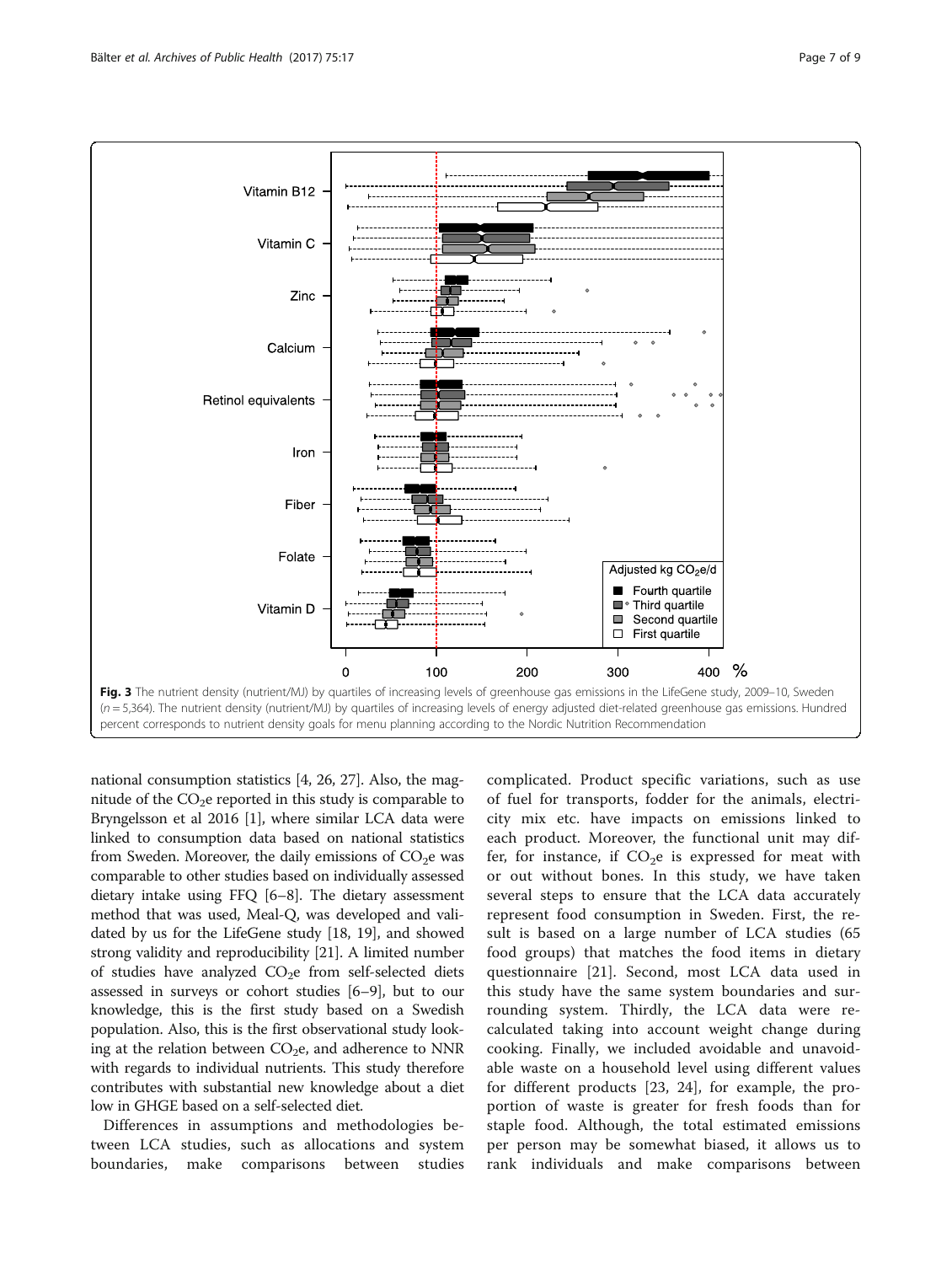<span id="page-7-0"></span>groups of people with high and low emissions, respectively [[25\]](#page-8-0) and extensive sensitivity analyses show that the results are robust and did not differ when  $CO<sub>2</sub>e$  was divided into tertiles, quartiles or quintiles.

The cross-sectional design of the study is a limitation. Also, systematic bias may be introduced when linking data on emissions to dietary information. The FFQ is designed to capture most of the diet and the food items listed in the questionnaire is representative for main stream food habits in the population, i.e. it does not capture the whole diet [\[18](#page-8-0)]. Moreover, for mixed dishes, such as lasagna, we rely on standard recipes [[20\]](#page-8-0) and used weighted LCA data for up to three main food products or groups [[21](#page-8-0)]. Also, underreporting is one of the most challenging problems with all self-reported dietary assessments, and some foods are thought to be underreported to a greater extent than others, as well as vary between groups [[25\]](#page-8-0). Thus, the absolute  $CO<sub>2</sub>e$ is therefore underestimated in the present study as compared to if a more extensive dietary method had been used [[21\]](#page-8-0).

## Conclusions

In conclusion, the magnitude of the diet-related  $CO<sub>2</sub>e$  in the present observational study is in line with result from other studies, both scenarios and self-selected diets. Moreover, it shows that a self-selected diet low in  $CO<sub>2</sub>e$  provides comparable intake of nutrients associated with vegetables, fruits, meat and dairy, as a diet high in  $CO<sub>2</sub>e$ . Also, it shows that a diet low in  $CO<sub>2</sub>e$  adhere to dietary guidelines for most nutrients. This opens up for a future win-win situation between a diet low in GHGE and a nutritious diet. Our collective food choices have significant impact on global GHGE and in order to reduce climate impact from food, the consumption of meat, in particular beef, should be reduced and the consumption of plant-based foods, such as whole grains, legumes, vegetables and fruit increase.

## Additional files

[Additional file 1: Table S1.](dx.doi.org/10.1186/s13690-017-0185-9) Nutrient intake among women and men in the Swedish LifeGene study in 2009–10. (DOCX 14 kb)

[Additional file 2: Table S2.](dx.doi.org/10.1186/s13690-017-0185-9) Median nutrient intake divided by tertiles of CO<sub>2</sub>e adjusted for total energy intake among 5,364 men and women in the LifeGene study, 2009–10, Sweden. (DOCX 17 kb)

[Additional file 3: Table S3.](dx.doi.org/10.1186/s13690-017-0185-9) Median nutrient intake divided by quintiles of CO2e adjusted for total energy intake among 5,364 men and women in the LifeGene study, 2009–10, Sweden. (DOCX 18 kb)

#### Abbreviations

μg: Microgram; BMI: Body mass index; CO<sub>2</sub>e: Carbon dioxide equivalents; FFQ: Food frequency questionnaire; GHGE: Greenhouse gas emission; GWP: Global warming potential; IQR: Interquartile range; kJ: Kilo joule; LCA: Life cycle assessment; Mg: Milligram; MJ: Mega joule; NNR: Nordic nutrition recommendations

#### Acknowledgements

We would like to thank the participants in the LifeGene study as well as Jonas Karlström for invaluable assistance with the calculations of CO<sub>2</sub>e and nutrients.

## Funding

The present work was supported by grants from the Swedish Research Council, The Alpro Foundation and Riksbankens Jubileumsfond, and the data collection of LifeGene was supported by Torsten and Ragnar Söderberg's Foundation, and AFA Insurances.

#### Availability of data and supporting materials

The database on  $CO<sub>2</sub>e$  used to calculated daily  $CO<sub>2</sub>e$  has been published by us and is found in Sjörs et al. Environmental Health (2016). The dataset, i.e. data based on questionnaires, used for this manuscript is not publically available at this time. However, the LifeGene study is national resource and researchers may apply directly to LifeGene to access the data from the ongoing study.

#### Authors' contributions

CS and FH were responsible for collecting LCA data; CS recalculated LCA data and linked LCA data to food items; KB developed and validated of the calculation program NutriCalc; AT, AS, and KB was responsible for statistical analyses and interpretation of results; KB drafted the manuscript; KB, CS, FH, CG, AT and AS contributed substantially to the revision of the manuscript and all authors read and approved the final manuscript.

#### Competing interests

The authors declare that they have no competing interests.

#### Consent for publication

The manuscript does not contains any individual person's data in any form (including individual details, images or videos), and therefore, we have not requested consent to publish from any person.

#### Ethics approval and consent to participate

The Research Ethics Review Board at Karolinska Institutet approved the present study and each participant signed a consent forms.

#### Author details

<sup>1</sup>Department of Medical Epidemiology and Biostatistics, Karolinska Institutet, Nobels väg 12a, 171 77 Stockholm, Sweden. <sup>2</sup>Stanford Prevention Research Center, Stanford School of Medicine, Stanford, USA. <sup>3</sup>Division of Public Health Sciences, School of Health, Care and Social Welfare, Mälardalen University, Västerås, Sweden. <sup>4</sup>Department of Energy and Environment, Chalmers University of Technology, Gothenburg, Sweden.

#### Received: 1 June 2016 Accepted: 16 February 2017 Published online: 10 April 2017

#### References

- Bryngelsson D, Wirsenius S, Hedenus F, Sonesson U. How can the EU climate targets be met? A combined analysis of technological and demandside changes in food and agriculture. Food Policy. 2016;59:152–64.
- 2. Carlsson-Kanyama A, Gonzalez AD. Potential contributions of food consumption patterns to climate change. Am J Clin Nutr. 2009;89(5):S1704–9.
- 3. Hedenus F, Wirsenius S, Johansson DJA. The importance of reduced meat and dairy consumption for meeting stringent climate change targets. Clim Chang. 2014;124(1–2):79–91.
- 4. Saxe H, Larsen TM, Mogensen L. The global warming potential of two healthy Nordic diets compared with the average Danish diet. Clim Chang. 2013;116(2):249–62.
- 5. Davis J, Sonesson U, Baumgartner DU, Nemecek T. Environmental impact of four meals with different protein sources: Case studies in Spain and Sweden. Food Res Int. 2010;43(7):1874–84.
- 6. Biesbroek S, Bueno-de-Mesquita HB, Peeters PH, Verschuren WM, van der Schouw YT, Kramer GF, et al. Reducing our environmental footprint and improving our health: greenhouse gas emission and land use of usual diet and mortality in EPIC-NL: a prospective cohort study. Environ Health. 2014; 13(1):27.